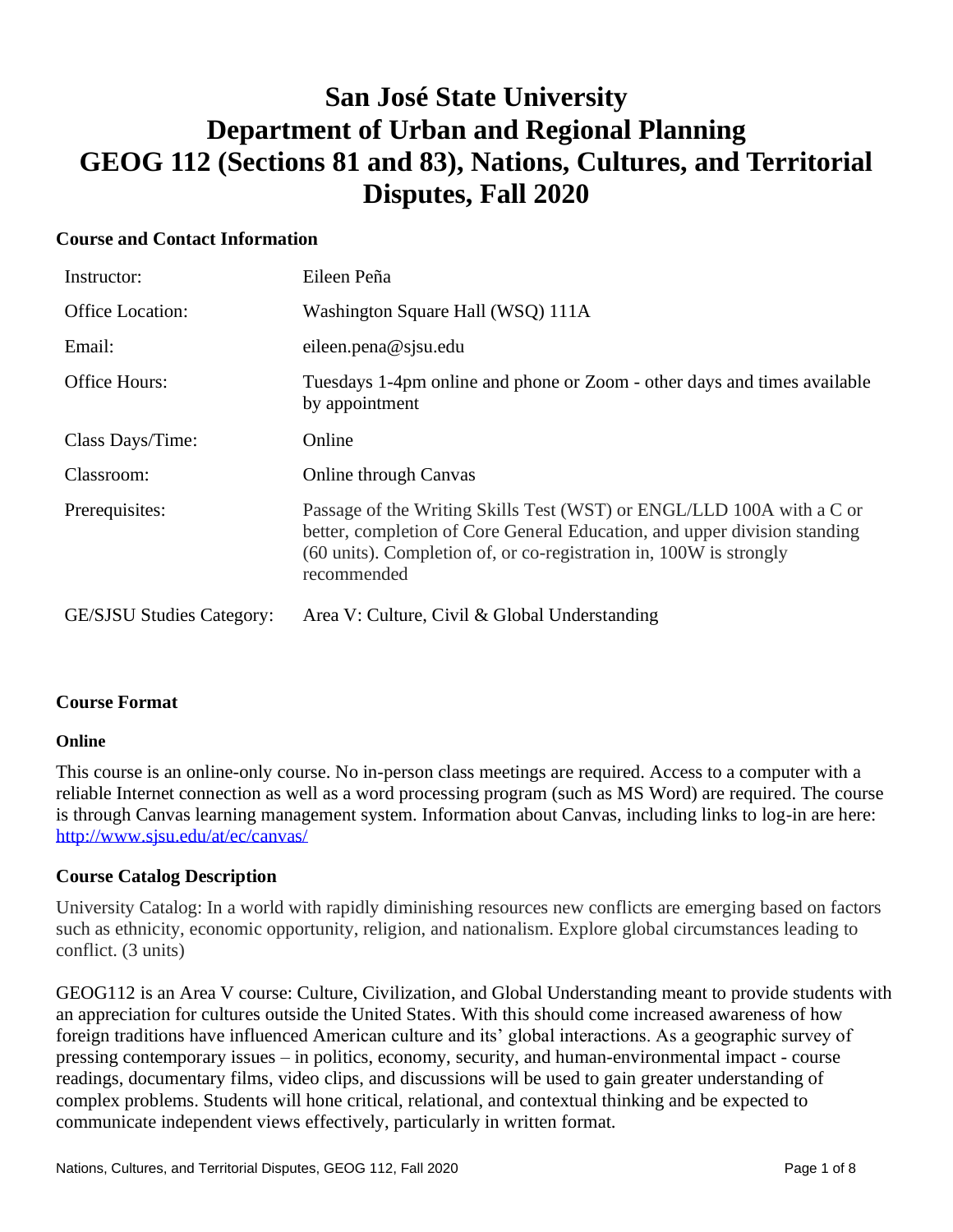# **General Education Learning Outcomes (GELO)**

Upon successful completion of this GE course, students will be able to:

• GELO 1 Compare systematically the ideas, values, images, cultural artifacts, economic structures, technological developments, and/or attitudes of people from more than one culture outside the U.S. Students will demonstrate understanding through weekly written online forum responses and threaded discussions. Students will further critically compare these concepts in a written review article. • GELO 2 Identify the historic context of ideas and cultural traditions outside the U.S., and how they have influenced American culture.

In addition to the weekly written online forum responses and threaded discussions, students will specifically address this in written essays pertaining to documentary films and/or video clips shown this term. Students will synthesize the breadth of their understanding in a final exam essay.

• GELO 3 Explain how a culture outside the U.S. has changed in response to internal and external pressures. Students, in a small group format, will facilitate online discussions covering cultural changes and pressures beyond U.S. borders.

# **Course Learning Outcomes (CLO)**

Upon successful completion of this course, students will be able to:

*Locate and identify every country in the world on an online map.*

*Demonstrate their ability to research a geography-related topic via an essay assignment.*

*Demonstrate their knowledge of culture and some other traits of the various world regions and topics via online quizzes and/or essay assignments.*

#### **Required Texts/Materials**

**Textbook**

**No textbook is required for this course. All materials will be delivered online though Canvas.**

#### **Other technology requirements / equipment / material**

Access to a computer and reliable Internet source as well as a word processing program (such as Microsoft Word) are required.

#### **Course Requirements and Assignments**

Assignments including quizzes and exams will not be accepted late. Students must work ahead of the due dates to complete the work and allow for any potential issues at the last minute. It is suggested that students have a readily available back-up computer and Internet source such as the library or a friend's computer to use in case theirs is not working.

Success in this course is based on the expectation that students will spend, for each unit of credit, a minimum of 45 hours over the length of the course (normally three hours per unit per week) for instruction, preparation/studying, or course related activities, including but not limited to internships, labs, and clinical practical. Other course structures will have equivalent workload expectations as described in the syllabus. For more information see: [University Syllabus Policy S16-9](http://www.sjsu.edu/senate/docs/S16-9.pdf) at http://www.sisu.edu/senate/docs/S16-9.pdf..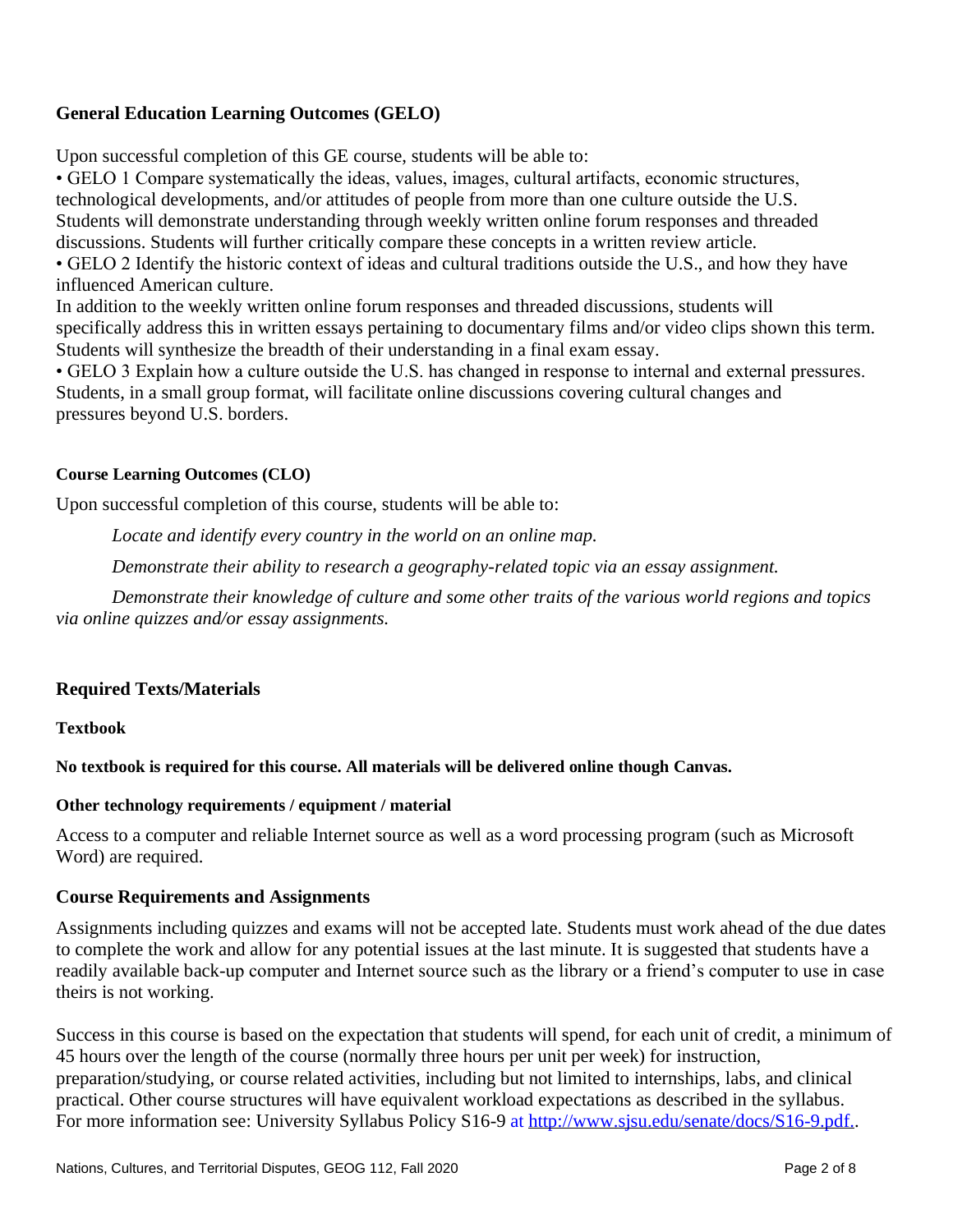#### **Research Paper Guidelines:**

The research paper of a minimum of 1500 words is required for this course. It is a written document with a photo, map and references to be submitted through Canvas learning management system. The topic, as well as complete instructions and guidelines are posted in the online classroom. See course schedule below for due date

#### **Final Examination or Evaluation**

The final exam will be online and based on course materials.

#### **Grading Information**

| Introduction post                         | 10 points  |
|-------------------------------------------|------------|
| Midterm exam                              | 100 points |
| Chapter quizzes (14 worth 10 points each) | 140 points |
| Map Assignments (15 worth 10 points each) | 150 points |
| Final Exam (not cumulative)               | 100 points |
| <b>Total points available</b>             | 500 points |

10 Extra Credit points also possible. See the Canvas classroom for details.

#### **Determination of Grades**

Final letter grades will be based on the grading scale below:

| o<br><b>Points</b> | o<br>$\circ$<br><b>Letter Grade</b> | Percentage   |
|--------------------|-------------------------------------|--------------|
| 475-500            | $\mathbf{A}$                        | 96 to 100 %  |
| 450-474            | A minus                             | 90 to 95.9 % |
| 435-449            | <b>B</b> plus                       | 86 to 89.9 % |
| 415-434            | B                                   | 83 to 85.9 % |
| 400-414            | <b>B</b> minus                      | 80 to 82.9 % |
| 365-399            | C plus                              | 76 to 79.9 % |
| 335-364            | $\mathcal{C}$                       | 73 to 75.9 % |
| 300-334            | C minus                             | 70 to 72.9 % |
| 285-299            | D plus                              | 66 to 69.9 % |

This course must be passed with a C or better as a CSU graduation requirement.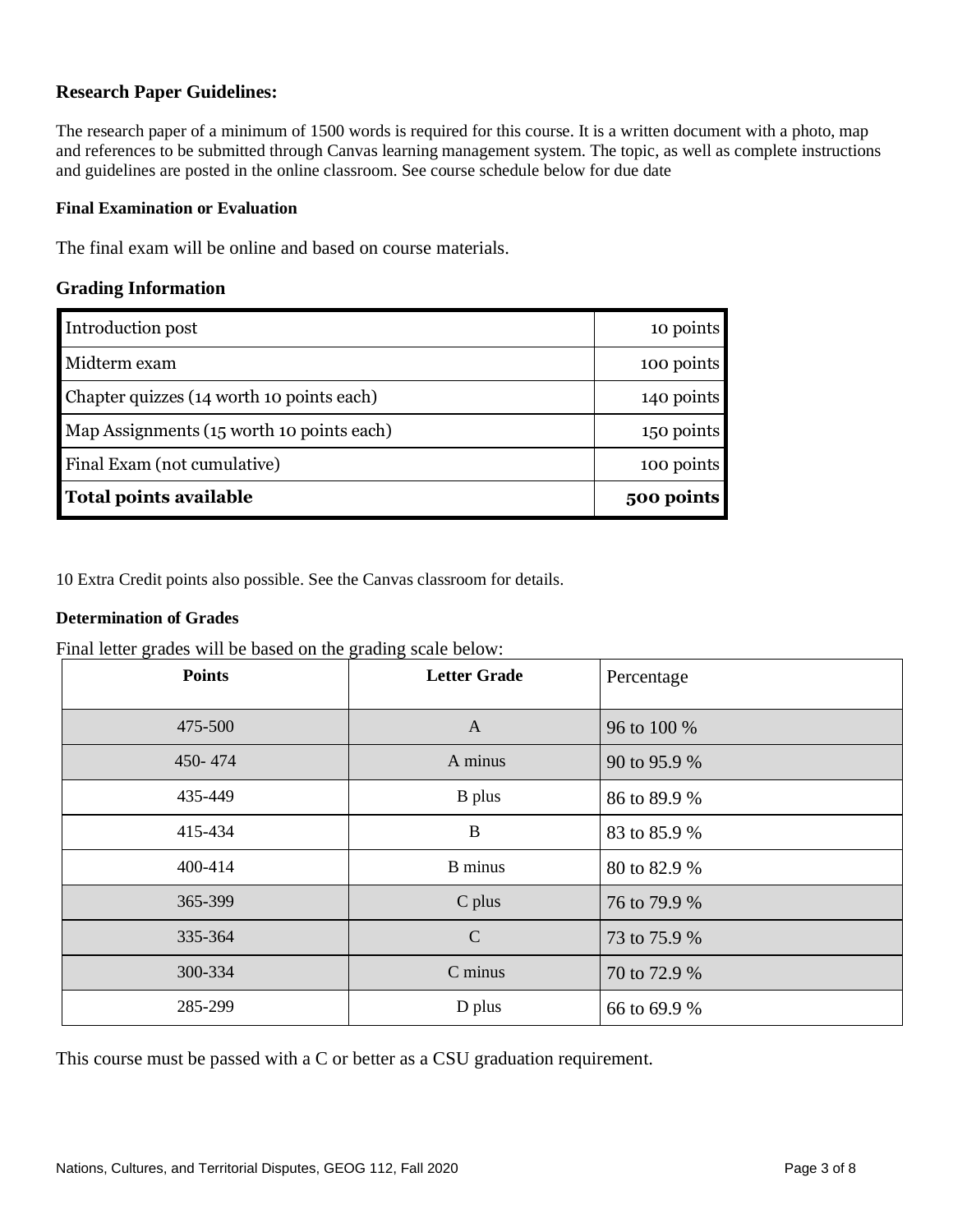# **Classroom Protocol**

Generally, in an online course, there is much less room for undesirable classroom behavior (such as inappropriate cell phone use, etc.). However, mature and respectful behavior is still required in all communications such as discussion forums and other methods of communication – directed both to fellow classmates as well as the instructor. Disrespectful or inappropriate behavior will be handled first by the instructor and secondarily by the college, as necessary.

# **University Policies**

As members of the academic community, students accept both the rights and responsibilities incumbent upon all members of the institution. Students are encouraged to familiarize themselves with SJSU's policies and practices pertaining to the procedures to follow if and when questions or concerns about a class arises. To learn important campus information, view [University Grading System Policy F18-5](http://www.sjsu.edu/senate/docs/F18-5.pdf) [\(http://www.sjsu.edu/senate/docs/F18-5.pdf\)](http://www.sjsu.edu/senate/docs/F18-5.pdf) In general, it is recommended that students begin by seeking clarification or discussing concerns with their instructor. If such conversation is not possible, or if it does not address the issue, it is recommended that the student contact the Department Chair as the next step.

# **General Expectations, Rights and Responsibilities of the Student**

As members of the academic community, students accept both the rights and responsibilities incumbent upon all members of the institution. Students are encouraged to familiarize themselves with SJSU's policies and practices pertaining to the procedures to follow if and when questions or concerns about a class arises. To learn important campus information, view the University Policy at [University Policy S16-9](http://www.sjsu.edu/senate/docs/S16-9.pdf) [\(http://www.sjsu.edu/senate/docs/S16-9.pdf\)](http://www.sjsu.edu/senate/docs/S16-9.pdf). In general, it is recommended that students begin by seeking clarification or discussing concerns with their instructor. If such conversation is not possible, or if it does not address the issue, it is recommended that the student contact the Department Chair as the next step.

#### **Workload and Credit Hour Requirements**

Success in this course is based on the expectation that students will spend, for each unit of credit, a minimum of 45 hours over the length of the course (normally 3 hours per unit per week with 1 of the hours used for lecture) for instruction or preparation/studying or course related activities including but not limited to internships, labs, clinical practice. Other course structures will have equivalent workload expectations as described in the syllabus

#### **Attendance and Participation**

Attendance per se shall not be used as a criterion for grading. However, students are expected to attend all meetings for the courses in which they are enrolled as they are responsible for material discussed therein, and active participation is frequently essential to ensure maximum benefit to all class members. In some cases, attendance is fundamental to course objectives; for example, students may be required to interact with others in the class. Attendance is the responsibility of the student. Participation may be used as a criterion for grading when the parameters and their evaluation are clearly defined in the course syllabus and the percentage of the overall grade is stated. The full policy language can be found at *University Attendance and Participation Policy* F15-12 [\(http://www.sjsu.edu/senate/docs/F15-12.pdf\)](http://www.sjsu.edu/senate/docs/F15-12.pdf)

#### **Timely Feedback on Class Assignments**

Per [University policy S17-1](http://www.sjsu.edu/senate/docs/S17-1.pdf) [\(http://www.sjsu.edu/senate/docs/S17-1.pdf\)](http://www.sjsu.edu/senate/docs/S17-1.pdf), all students have the right, within a reasonable time, to know their academic scores, to review their grade-dependent work, and to be provided with explanations for the determination of their course grades.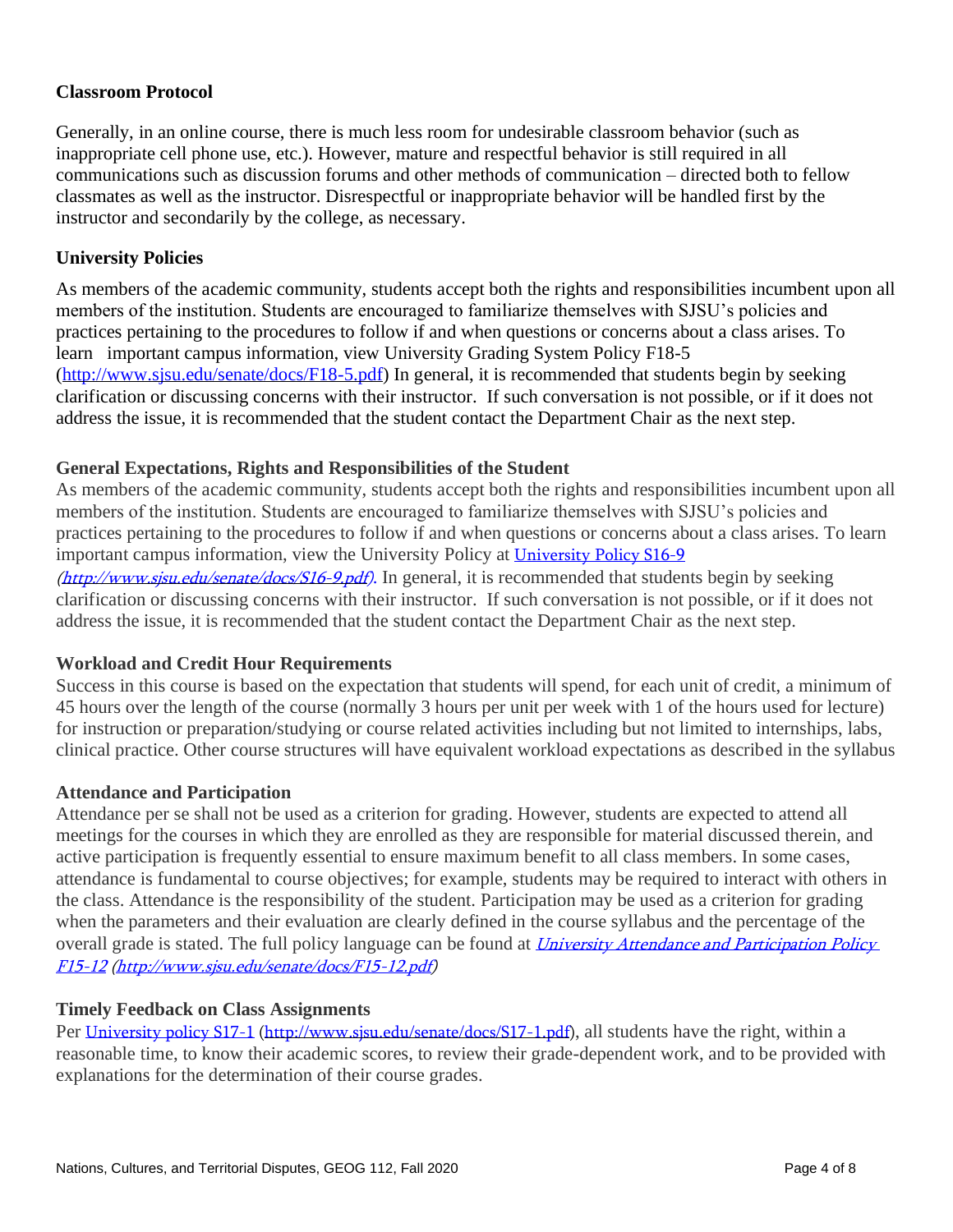#### **Accommodation to Students' Religious Holidays**

[University Policy S16-9](http://www.sjsu.edu/senate/docs/S16-9.pdf) *[\(http://www.sjsu.edu/senate/docs/S16-9.pdf\)](http://www.sjsu.edu/senate/docs/S16-9.pdf)* states that San José State University shall provide accommodation on any graded class work or activities for students wishing to observe religious holidays when such observances require students to be absent from class. It is the responsibility of the student to inform the instructor, in writing, about such holidays before the add deadline at the start of each semester. If such holidays occur before the add deadline, the student must notify the instructor, in writing, at least three days before the date that he/she will be absent. It is the responsibility of the instructor to make every reasonable effort to honor the student request without penalty, and of the student to make up the work missed.

#### **Dropping and Adding**

Students are responsible for understanding the policies and procedures about add/drop, grade forgiveness, etc. Add/drop deadlines can be found on the current academic year calendars document on the Academic Calendars [webpage](http://www.sjsu.edu/provost/services/academic_calendars/) at [https://www.sjsu.edu/provost/academic\\_affairs/resources/Academic\\_Calendars/](http://www.sjsu.edu/provost/services/academic_calendars/) Students should be aware of the current deadlines and penalties for dropping classes [\(Late Drop Information\)](http://www.sjsu.edu/aars/policies/latedrops/policy/) [https://www.sjsu.edu/aars/policies/latedrops/policy/.](http://www.sjsu.edu/aars/policies/latedrops/policy/)

Information about the latest changes and news is available at the [Advising Hub](http://www.sjsu.edu/advising/) [https://www.sjsu.edu/advising/](http://www.sjsu.edu/advising/)

# **Consent for Recording of Class and Public Sharing of Instructor Material**

[University Policy S16-9](http://www.sjsu.edu/senate/docs/S16-9.pdf) *[\(http://www.sjsu.edu/senate/docs/S16-9.pdf\)](http://www.sjsu.edu/senate/docs/S16-9.pdf)*, requires students to obtain instructor's permission to record the course and the following items to be included in the syllabus:

"Common courtesy and professional behavior dictate that you notify someone when you are recording him/her. You must obtain the instructor's permission to make audio or video recordings in this class. Such permission allows the recordings to be used for your private, study purposes only. The recordings are the intellectual property of the instructor; you have not been given any rights to reproduce or distribute the material."

It is suggested that the green sheet include the instructor's process for granting permission, whether in writing or orally and whether for the whole semester or on a class by class basis.

In classes where active participation of students or guests may be on the recording, permission of those students or guests should be obtained as well.

"Course material developed by the instructor is the intellectual property of the instructor and cannot be shared publicly without his/her approval. You may not publicly share, or upload instructor generated material for this course such as exam questions, lecture notes, or homework solutions without instructor consent."

#### **Academic Integrity**

Your commitment, as a student, to learning is evidenced by your enrollment at San Jose State University. The [University Policy S16-9](http://www.sjsu.edu/senate/docs/S16-9.pdf) *[\(http://www.sjsu.edu/senate/docs/S16-9.pdf\)](http://www.sjsu.edu/senate/docs/S16-9.pdf)* requires you to be honest in all your academic course work. Faculty members are required to report all infractions to the office of Student Conduct and Ethical Development. Visit the [Student Conduct and Ethical Development](http://www.sjsu.edu/studentconduct/) <https://www.sjsu.edu/studentconduct/> website for more information.

#### **Campus Policy in Compliance with the American Disabilities Act**

If you need course adaptations or accommodations because of a disability, or if you need to make special arrangements in case the building must be evacuated, please make an appointment with me as soon as possible, or see me during office hours. [Presidential Directive 97-03](http://www.sjsu.edu/president/docs/directives/PD_1997-03.pdf) requires that students with disabilities requesting accommodations must register with the [Accessible Education Center](http://www.sjsu.edu/aec) (AEC)<https://www.sjsu.edu/aec/> to establish a record of their disability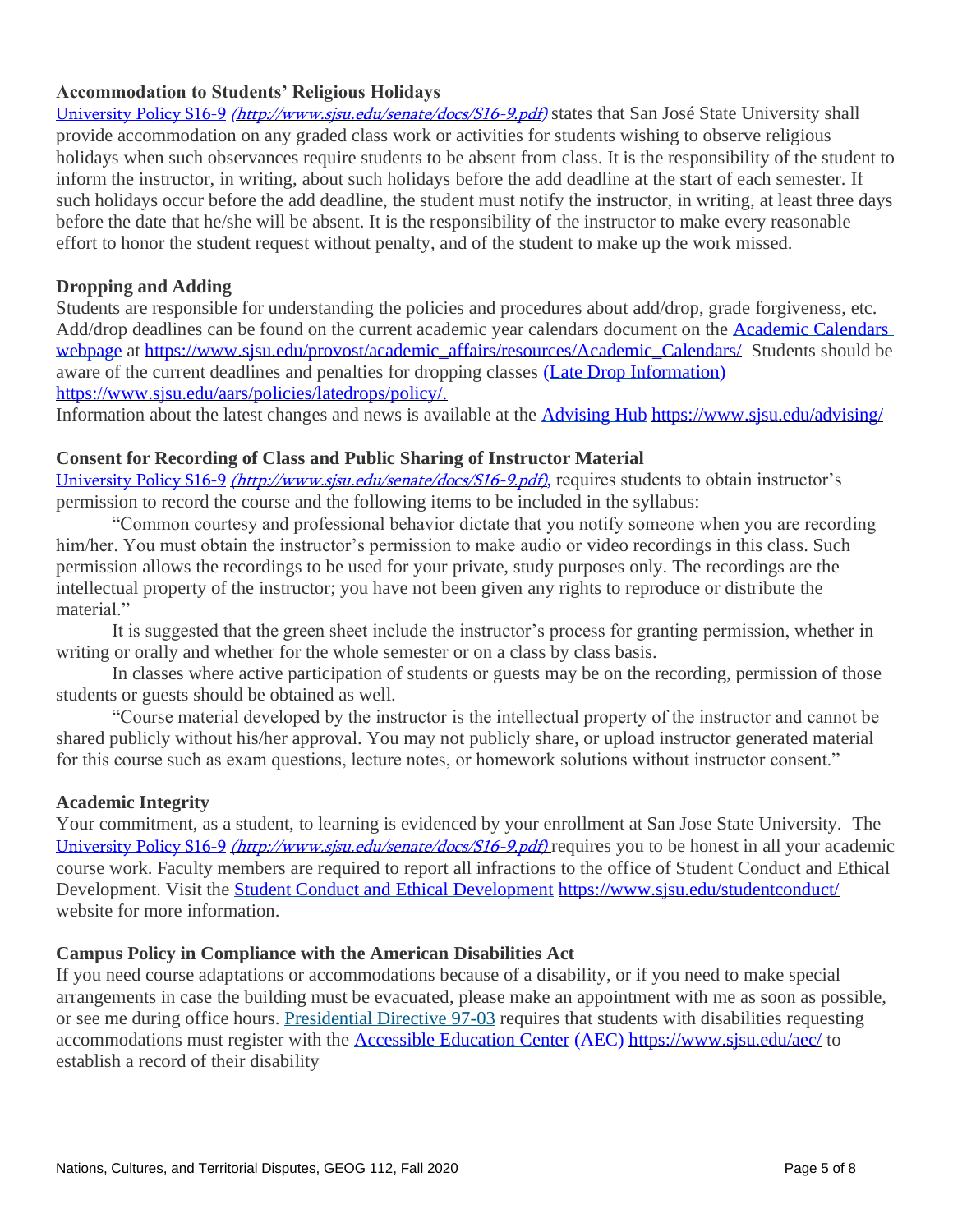#### **Student Technology Resources**

Computer labs and other resources for student use are available in:

[Associated Students Print & Technology Center](http://as.sjsu.edu/asptc/index.jsp) at<http://as.sjsu.edu/asptc/index.jsp> on the Student Union (East Wing 2nd floor Suite 2600)

[The Spartan Floor](https://library.sjsu.edu/services/services) at the King Library at <https://library.sjsu.edu/services/services>

[Student Computing Services](https://library.sjsu.edu/student-computing-services/student-computing-services-center) at [https://library.sjsu.edu/student-computing-services/student-computing](https://library.sjsu.edu/student-computing-services/student-computing-services-center)[services-center](https://library.sjsu.edu/student-computing-services/student-computing-services-center)

[Computers at the Martin Luther King Library](https://www.sjpl.org/wireless) for public at large at <https://www.sjpl.org/wireless> Additional computer labs may be available in your department/college

A wide variety of audio-visual equipment is available for student checkout from [Collaboration & Academic](http://www.sjsu.edu/at/)  [Technology Services](http://www.sjsu.edu/at/)

https://www.sisu.edu/it/index.php?utm\_source=at&utm\_medium=permanent&utm\_campaign=redirect located in IRC Building. These items include DV and HD digital camcorders; digital still cameras; video, slide and overhead projectors; DVD, CD, and audiotape players; sound systems, wireless microphones, projection screens and monitors.

#### **SJSU Peer Connections**

Peer Connections' free tutoring and mentoring is designed to assist students in the development of their full academic potential and to inspire them to become independent learners. Peer Connections tutors are trained to provide content-based tutoring in many lower division courses (some upper division) as well as writing and study skills assistance. Small group and individual tutoring are available. Peer Connections mentors are trained to provide support and resources in navigating the college experience. This support includes assistance in learning strategies and techniques on how to be a successful student. Peer Connections has a learning common, desktop computers, and success workshops on a wide variety of topics. For more information on services, hours, locations, or a list of current workshops, please visit [Peer Connections website](http://peerconnections.sjsu.edu/) at [http://peerconnections.sjsu.edu](http://peerconnections.sjsu.edu/) for more information.

#### **SJSU Writing Center**

The San José State University Writing Center offers a variety of resources to help students become better writers, and all of our services are free for SJSU students. Our mission is to enhance the writing skills of SJSU students so they can communicate clearly in any setting (informal, academic, or professional). We accomplish this goal through creating original writing resources, offering workshops, and conducting one-on-one and smallgroup tutoring sessions.

The SJSU Writing Center has two locations: We conduct drop-in tutoring sessions in Clark Hall, Suite 126; we conduct scheduled appointments on the second floor of the MLK Library. All our writing tutors have gone through a rigorous hiring process, and they are well trained to assist all students at all levels within all disciplines to become better writers. In addition to tutoring services, the Writing Center also offers workshops every semester on a variety of writing topics. To make an appointment or to refer to the numerous online resources offered through the Writing Center, visit the [Writing Center](http://www.sjsu.edu/writingcenter)  [website](http://www.sjsu.edu/writingcenter) at [http://www.sjsu.edu/writingcenter.](http://www.sjsu.edu/writingcenter)

#### **SJSU Counseling and Psychological Services**

The SJSU Counseling and Psychological Services is located on the corner of 7th Street and San Carlos in the new Student Wellness Center, Room 300B. Professional psychologists, social workers, and counselors are available to provide confidential consultations on issues of student mental health, campus climate or psychological and academic issues on an individual, couple, or group basis. To schedule an appointment or learn more information, visit [Counseling and Psychological Services website](http://www.sjsu.edu/counseling) at <http://www.sjsu.edu/counseling>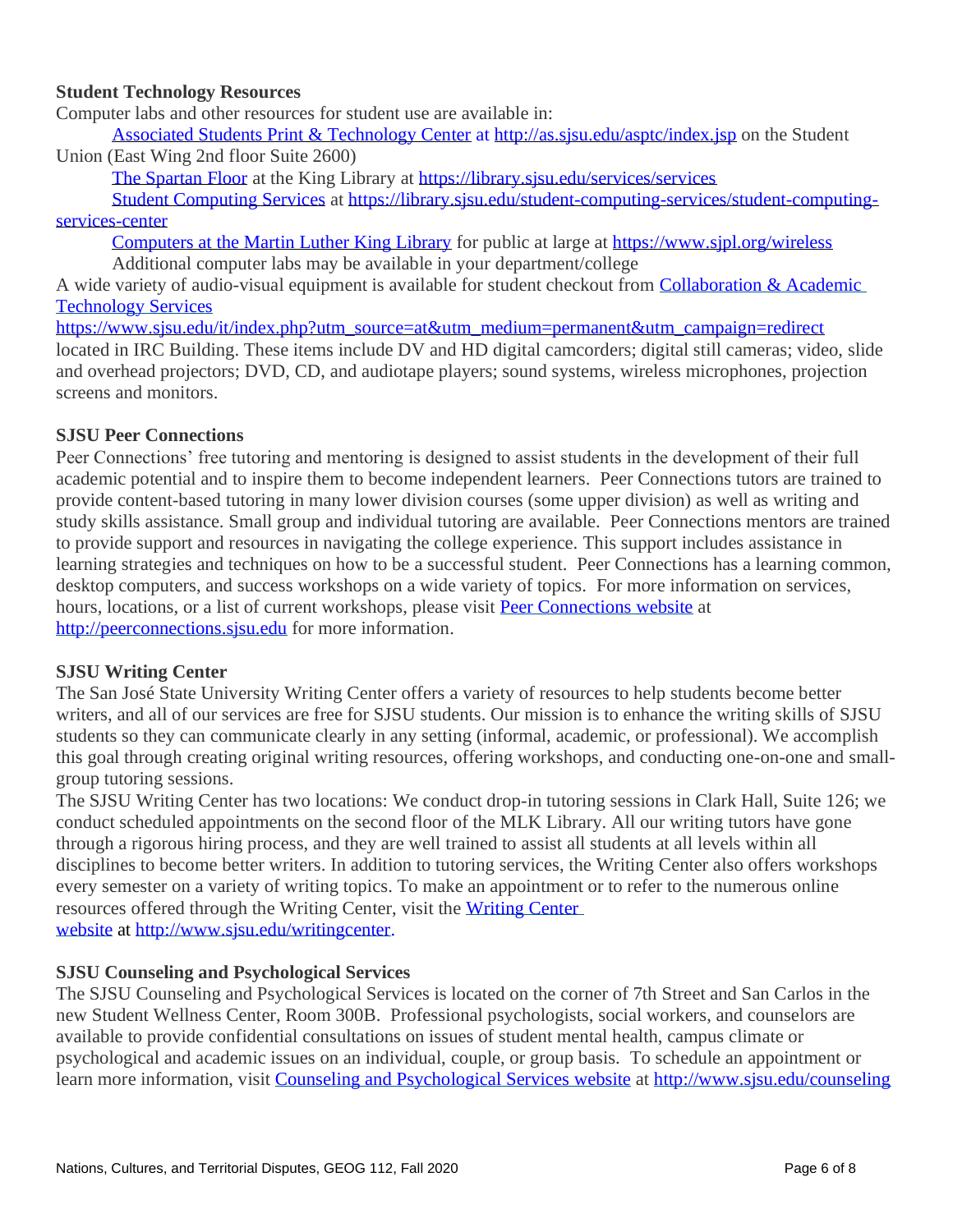# **Geography 112 / Nations, Cultures, and Territorial Disputes, Fall 2020, Course Schedule**

| <b>Week</b>    | <b>Date</b>     | <b>Topics, Readings, Assignments, Deadlines</b>                                                                    |
|----------------|-----------------|--------------------------------------------------------------------------------------------------------------------|
| 1              | $8/19 - 8/23$   | Introduction to Nations, Cultures, and Territorial Disputes: What and Where?<br>Intro post, quiz, 2 map activities |
| $\overline{2}$ | $8/24 - 8/30$   | United States Political Overview: Here We Are!<br>Quiz, map activity                                               |
| 3              | $8/31 - 9/6$    | Global Political Overview: What in the World?<br>Quiz, map activity                                                |
| $\overline{4}$ | $9/7 - 9/13$    | Chile Political Overview: Patagonia and Empeñadas<br>Quiz, map activity                                            |
| 5              | $9/14 - 9/20$   | Europe Overview: Brexit and Backpacking<br>Quiz, map activity                                                      |
| 6              | $9/21 - 9/27$   | Student Questions Module: Ask a Question, Answer a Question<br>Quiz, map activity                                  |
| 7              | $9/28 - 10/4$   | American Influences on Other Cultures: Hollywood and Levis Jeans<br>Quiz, map activity                             |
| 8              | $10/5 - 10/11$  | International Shipping Industry: Your Amazon Package Has Been Delivered<br>Quiz, map activity                      |
| 9              | $10/12 - 10/18$ | Midterm Exam Online - Open Monday-Sunday (Closes Sunday 11:59pm)                                                   |
| 10             | $10/19 - 10/25$ | Other Cultures Influences on America: Saris and Sombreros<br>Quiz, map activity                                    |
| 12             | $10/26 - 11/1$  | Global Water Issues Overview: Smartwater and the Great Thirst<br>Quiz, Map activity                                |
| 13             | $11/2 - 11/8$   | World Heritage Sites: Yosemite and The Taj Mahal<br>Quiz, map activity                                             |
| 14             | $11/9 - 11/15$  | Mexico Overview: The Geography of Tequila<br>Quiz, map activity                                                    |
| 15             | 11/16-11/22     | Japan Overview: Ramen, Anime, and Santaku<br>Quiz, map activity                                                    |
| 16             | 11/23-11/29     | <b>Thanksgiving Week - No assignments due</b>                                                                      |